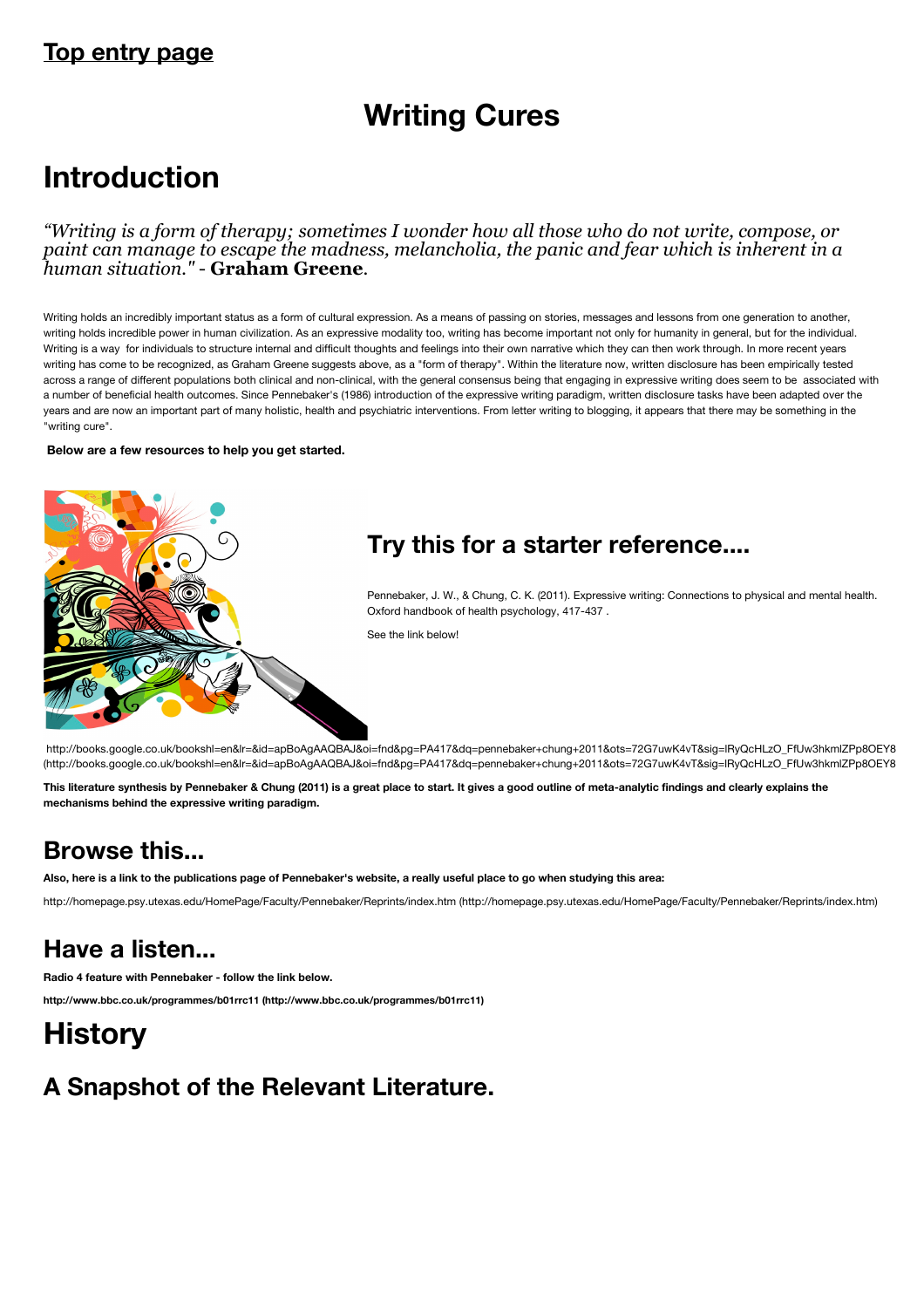

©2010 DEBBIE RIDPATH OHI & THERESE WALSH.

**Although it is only in very recent history that the therapeutic value of writing has been empirically tested, there are numerous references to the expressive arts being used across ancient history in a healing capacity; there are reports even of the Egyptians encouraging those deemed mentally ill to engage in artistic activity (Malchiodi, 2013). Really though, it was after the psychological fallout of the WWI that expressive techniques began to be used in a more holistic approach to psychological recovery. As the psychoanalytic approach became more dominant, writing as a form of expression was used as an alternative, when clients were discussing issues which they were unwilling to relay verbally. Thereafter, there writings would be explored by the therapist for particular psychological themes.**

**In terms of the expressive writing therapies which are consistent with today however, the 1980's is really when expressive writing began to be investigated as a viable therapeutic technique.** 

### **The 1980's & The Birth of the Expressive Writing Paradigm**

Pennebaker & Beall (1986) were first to employ the format now traditionally used when investigating expressive writing. Subjects were either in one of two groups - the expressive group or the neutral group. Whilst the neutral group wrote on neutral topics, the expressive group wrote on emotionally charged topics (i.e traumatic experiences in their life). The groups were told to write consecutively for 4 days. It was found that being in the expressive group was significantly associated with fewer physician visits in the following months. As a follow up, participants were asked to qualitatively indicate whether they thought the writing task had benefited them in any way; the response was "uniformly positive" (Adams, 2012). From this, Pennebaker's Expressive Writing Paradigm was replicated and reused in various ways in order to examine the potential health benefits of written emotional disclosure.

With regards to the mechanisms by which expressive writing may work there is a number of theories (discussed later in this wiki page) Aside from the more specific theories. Pennebaker & Segal (1999) said this about journal writing as a general explanation:

*"Keeping a journal may facilitate the process of forming a narrative about experiences, as well as reinforce progress and support the change of maladaptive behaviors"* (pg 1251, Pennebaker & Seagal, 1999)

Here, and indeed from the rest of the literature generally, it seems that thiis process of "forming a narrative" may serve to provide **perspective** and **distance** in relation to past events that individuals have endured.

#### **A Proliferation of Studies**

Following on from the initial studies conducted in the 1980's, the amount of literature looking at expressive writing jumped from a steady increase - 20 studies published by 1996 - to an explosion - 200 studies published by 2009 (Pennebaker & Chung, 2011).Why is there such an interest in this area of study? Well apart from the increasing evidence that writing holds a number of health benefits, expressive writing interventions are cost-effective, economically viable and non-invasive (Pennebaker, 2004). Following on from concerns raised by Mead et al. (2003) and reiterated by Frisina, Borod & Lepore (2004), that there were not enough randomized controlled studies, there has been a greater emphasis on RCTs in recent years. Ultimately, a range of physiological, psychological, social and behavioral health benefits have become associated with written emotional disclosure (Baikie & Willhelm, 2005). Research is now beginning to focus on different ways in which the Expressive Writing Paradigm can be adapted to different populations and looking specifically at where and when written emotional disclosure is and is not effective.

### **What do the meta-analyses say ?**

Although there is an enormous collection of studies dedicated to the therapeutic benefits of writing, it is notable that within this particular area of research they range from the very high quality, to the very low quality.It is worth then having a quick look on what meta-analytic studies have to say on the subject.

#### **Smyth (1998)**

Based on studies using healthy participants, Smyth (1998) found that expressive writing was positively correlated with greater general health outcomes, with the strongest correlation being found between physiological and psychological outcomes.

#### **Frisina, Borod & Lepore (2004)**

Interestingly, this meta-analysis found that expressive writing yielded a greater benefit physiologically than it did psychologically. It did note however, that the small effect sizes for the psychological benefits could be related to small and heterogeneous samples used in some studies.

### **Harris, (2006)**

Harris (2006) found that whilst writing about stressful experiences was associated with a reduction in health care utilisations in **healthy samples**, this did not translate to clinical populations: including those suffering from psychiatric disorders.

#### **Frattaroli (2006)**

 The largest, and perhaps the most rigorous meta-analysis of emotional disclosure (including written) Frattaroli (2006) included 146 studies of randomized emotional disclosure experiments. Her results indicated that, overall, written emotional disclosure was effective and was associated with a number of beneficial health outcomes.

 **As you can see, there is varying agreement about the overall effectiveness of expressive writing as a therapeutic technique. The section below goes into more detail about some of the health benefits that have been associated with the expressive writing paradigm in individual studies.**

# **Benefits**

### **Physiological**

Traditionally, the health benefits of engaging in expressive writing have been measured by observing health care utilization. Although Harris' (2006) meta-analysis did not find a significant relationship overall between written disclosure and health care utilisation, it has been suggested that actually the physiological benefits of EW interventions are GREATER than the psychological benefits (Frisina, Borod & Lepore (2004) Individually, there is a large number of studies which have reported a **decrease in physician**

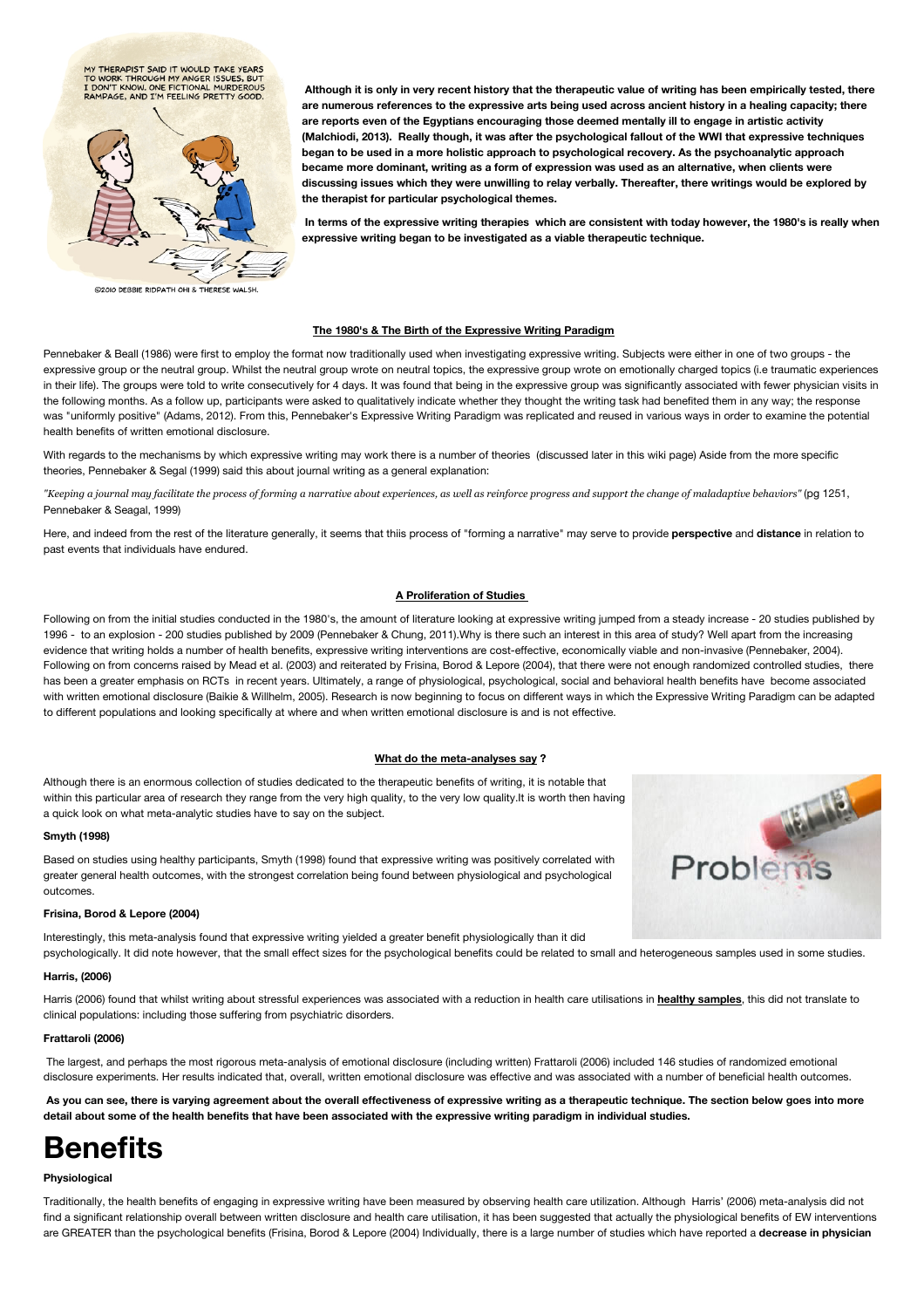**visits** following participants engagement with expressive writing (see Chung & Pennebaker, 2011). The general health benefits associated with expressive writing are varied; raging from observed **decreases in blood pressure** (Davidson et al. 2002) to **improved liver and lung function** (Baikie & Willhelm, 2005) Outwith the physical health of those who are generally healthy, the expressive writing paradigm has also been found to have physiological benefits for those suffering from serious illnesses. By far the greatest proportion of the literature in this particular area is dedicated to **cancer patients.** Participating in regular EW interventions has been associated with a **decrease in severity of self reported somatic symptoms of the illness** (Stanton et al. 2002., Low et al, 2006., Milbury et al. 2014) and ,ultimately, has been associated with **greater quality of life outcomes** for those who survive the illness (Craft et al. 2013). In other areas, expressive writing has been positively correlated in **greater immune functioning generally** (Frattaroli, 2006) and with those suffering from **auto-immune disorders** (Rivkin et al, 2006)

**Here is a short video illustration of expressive writing therapy adapted for cancer patients:**

#### **Psychological Functioning and Well being**

There is a myriad of studies which support the idea that expressive writing can have a positive effect on psychological functioning both in clinical and non-clinical populations. As is reviewed by Smyth, Pennebaker and Arigo (2012) in their literature synthesis, studies have shown that participation in written disclosure exercises is correlated with a **reduction in distress, negative mood, perceived stress and depressive symptoms** whilst simultaneously being associated with an **increase in life** satisfaction (Smyth, Pennebaker and Arigo, 2012).With regards to expressive writing and its benefit to those with mental illness, findings have varied from study to study, although overall it has been found that EW is associated with **greater psycho-social functioning in both clinical and non-clinical populations** (Frattorili, 2006). Recent research has suggested that adapted EW interventions may be more successful, if for example, individuals are suffering from mood disorders (Baikie et al, 2012).As expressive writing disclosure is bound up with trauma management, you might expect for it to be particularly effective for those with PTSD. In actuality, there has been inconsistent evidence for expressive writing when integrated into PTSD treatment strategies, although more recent studies have indicated that it could have a positive effect in the case of PTSD if the emotional writing task is appropriately adapted (Smyth , Hockeymeyer & Tulloch, 2008) .

#### **Behavioral**

It has been suggested that, **actual self-reported changes in behavior may be less obvious** as individuals may not be aware of behavioral changes. Indicators of behavioral change have been noted though, most significantly in samples of college students where those in the expressive writing condition exhibited an **increase in GPA** in the following months (Cameron & Nicholls, 1998, Lumley & Provenzano, 2003).Other studies have noted that in a sample of university staff in the EW condition had a **decrease in absences** in the following months (Francis & Pennebaker, 1997). Spera et al (1994) even noted that senior professions in the EW condition who has lost their job went on to find employment more quickly. With regards to illness related behaviours such as, for example in those suffering from addictions, recent research has suggested that expressive writing is **associated with a decrease in addiction related behaviors** in a sample of drug dependent women (Meshberg-Cohen et al. 2013).

# **Types of Therapies**

### **Expressive Writing**

One of the key researchers into the effects of expressive writing on emotional disclosure is Pennebaker. His research has indicated that by expressing one's deepest emotions and thoughts on negative experiences through writing, may lead to an improvement in physical and mental. Further meta-analysis found that these effects are robust and have a similar effectiveness to outcomes from other interventions (Smyth, 1998).

### **Positive Writing**

Rather than writing about negative thoughts and experiences, as done through expressive writing, positive writing therapy focuses on intensely joyful experiences. Smyth's (1998) meta-analysis found there were similar health improvements in both positive writing and expressive writing interventions. Further studies have found that there are physical health benefits and enhanced psychological well-being after writing about "best possible future selves" (King, 2001) and increased positive mood with fewer health centre visits in intensely positive writing groups vs. control groups (Burton & King, 2004).

### **Writing vs. Speaking**

Writing therapies and interventions were initially used by Freud in psychoanalysis, although this eventually fell out use while the "talking cure" took over in popularity. Recently however, writing interventions have been utilised by therapists due to their low-cost and ability to be distributed to many clients easily.

It has been suggested that writing interventions are just as effective as "traditional" therapies. In 1991 Donnelly & Murray found that clients in both speaking and writing interventions reported a reduction in negative mood and increase in self-esteem. While expressive speaking and writing therapies about traumatic events have also been found to increase positive feelings about self, although both writing and speaking groups did report a negative mood immediately after each session, much like watching a sad film however, this passed and the overall effect was positive (Murray & Segal, 1994).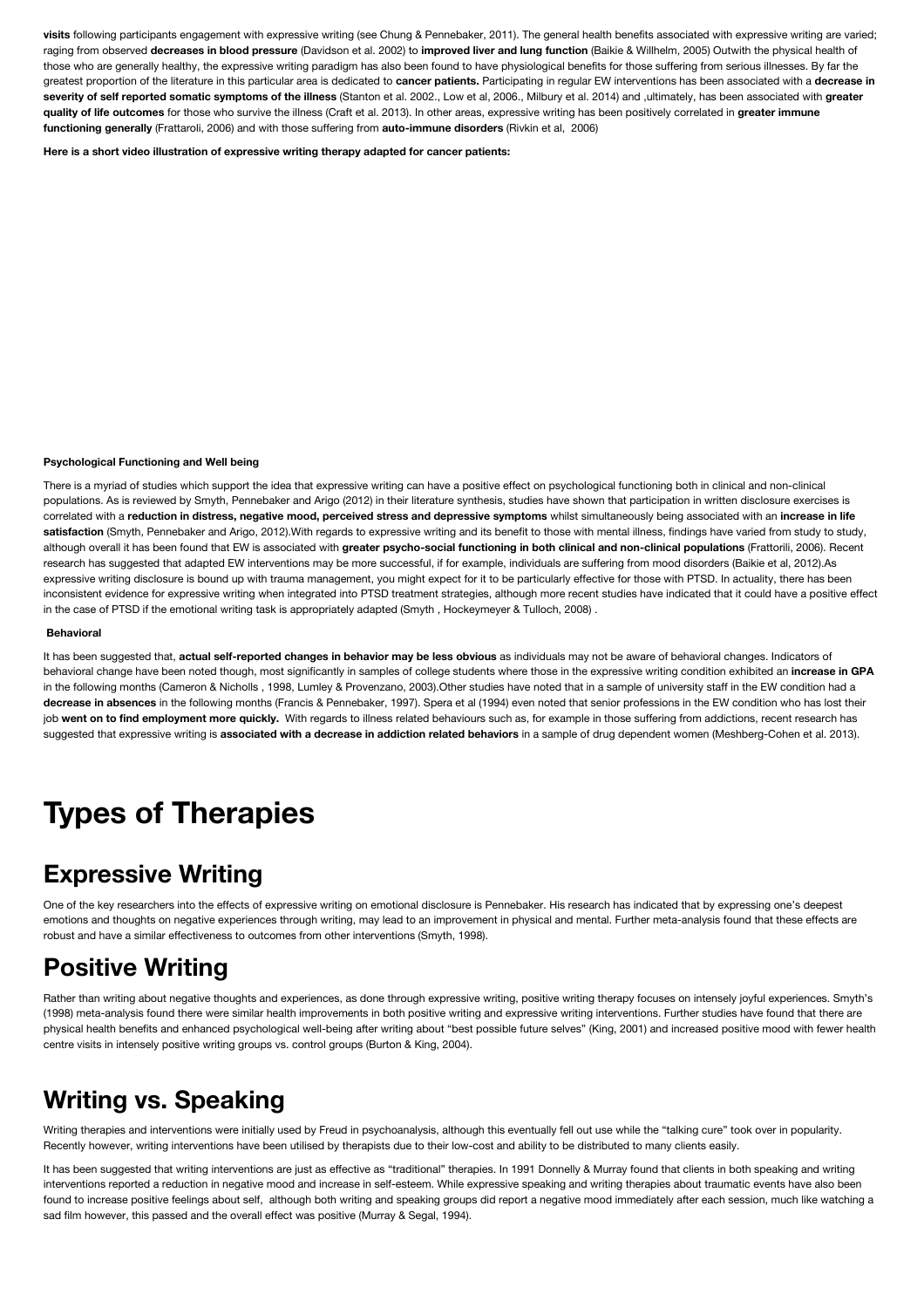It has been found that there are no differences in effectiveness between 4 disclosure methods (talking to facilitator, talking to a passive listener, speaking alone, and writing) (Slavin-Spenny et al., 2011). Therefore arguing that it is not whether anyone is listening or going to read what is written, it is the process of dealing with emotions that causes the positive changes previously discussed.

However, the majority of the studies lack generalisability to clinical populations, participants were not actively seeking therapy and sessions were shorter than normally found in a clinical practice.



# **Current Therapies**

Despite differences is whether the therapy focuses on expressive or positive writing there are, as in verbal and speaking therapies, many other differences in the types of interventions available.

# **Cognitive Writing**

Cognitive writing is a structured form or writing therapy where the client is more conscious of what is being written than say in flow (Brand, 1979). Cognitive writing may also include aspects of expressive and positive writing. Burton & King (2004) found that writing about an Intensely Positive Experience (IPE) or Intensely Bad Experience (IBE) for 10-20 minutes every couple of days, including thoughts, feeling and emotions that were present, enhanced psychological wellbeing. The emotional tone of the intervention had little impact on the positive outcomes and King (2002) argued that as long as the individual is able to understand their emotional reactions and gain insight into their priorities then whether an IPE or IBE was written about had little influence.

## **Creative Writing**

Creative writing differs from cognitive writing in that rather than writing about a positive or negative experience, individuals write poems or stories. This assignment can be pre-structured, where specific instructions on the form and/or content is provided, or a free-writing assignment where no instructions are provided and individuals have a choice in how and what is written about (Mazza, 2003).

### **Poetry Therapy**



Poetry therapy is a subset of creative writing, and a form of expressive arts therapy which is becoming more popular in clinical settings due to its emphasis in emotional expressiveness (Rickett, Greive, & Gordon, 2011). Hyness & Hynes-Berry (1994) argue that poetry therapy allows individuals to express emotions, define ideas, look at assumptions, validate feelings, contextualise experiences and become aware of the impact of personal choices. The National Association of Poetry Therapy (NAPT) state that poetry therapy involves poetic and narrative techniques as well as bibliotherapy.

There are many similarities between psychotherapy and poetry therapy. Both involve metaphors, mental imagery and metalisation – the capacity to think about ones feelings. Poetry therapy provides a chance to make a 'second story' which may allow or assist patients in making sense of their experiences (Holmes, 2008).

In clinical settings, poetic therapeutic interventions have been found to produce a decrease in suppression of emotions and reduce feelings of anxiety in cancer patients (Bracegirdle, 2011). Poetry therapy is non-invasive, enjoyable and therapeutic and has been argued to be suitable for a wide range of interventions (Tegner et al., 2009).

# **Journal Writing**



As argued by Duncan, Miller & Sparks (2004) it is the aim of all therapies, no matter how diverse the treatments and style, that the clients ability for self-therapy is developed to the point they no longer need external support. Keeping a journal, diary or log focussing on the expression of emotions and attempting to understand internal motivations is often used both during and after therapy has finished. Journal writing is not simply for catharsis, and can provide a new insight and approach to difficult problems (Mazza, 2003). Wright (2003) argued that through journal writing, positive therapeutic effects are attributed to the client more than would be in a group therapy session. This has been supported by a case study which found a compassionate change and increase in wellbeing due to a newly developed ability to attribute compassion to "herself", while she was able to deal with negative emotions by working through them (Wrights, 2009).

# **Blogging**

With the growth of the internet, therapies have become more available to a larger number of people. Blogs, described as: "interactive, online journal similar to personal diaries that may contain personal videos and photographs" (Ko & Kou, 2008) and provide a space for catharsis (Nardi et al., 2004).

Due to the nature of the internet being an interactive space, there is a huge potential for social support, positive interactions and friendships due to the ability for "readership" (Miura & Yamashita, 2007). After natural disasters and deaths of significant public figures it has been found that online communities respond to each other's pain and offer one another support. Analysis of language used after the death of Princess Diana showed a higher level of collectivist phrases than individual "language", which gradually shifted back to "normal" over time (Stone & Pennebaker, 2002).

Active bloggers on MySpace felt a greater sense of belonging than non-blogging users and blogging has been found to increase measures of reliable alliance, enhance ones sense of wellbeing and tendency to count on others for assistance (Baker & Moore, 2008). Blogging has also showed significant positive changes in adolescents experiencing emotional and social difficulties (Boneil-Nissim & Barak, 2011).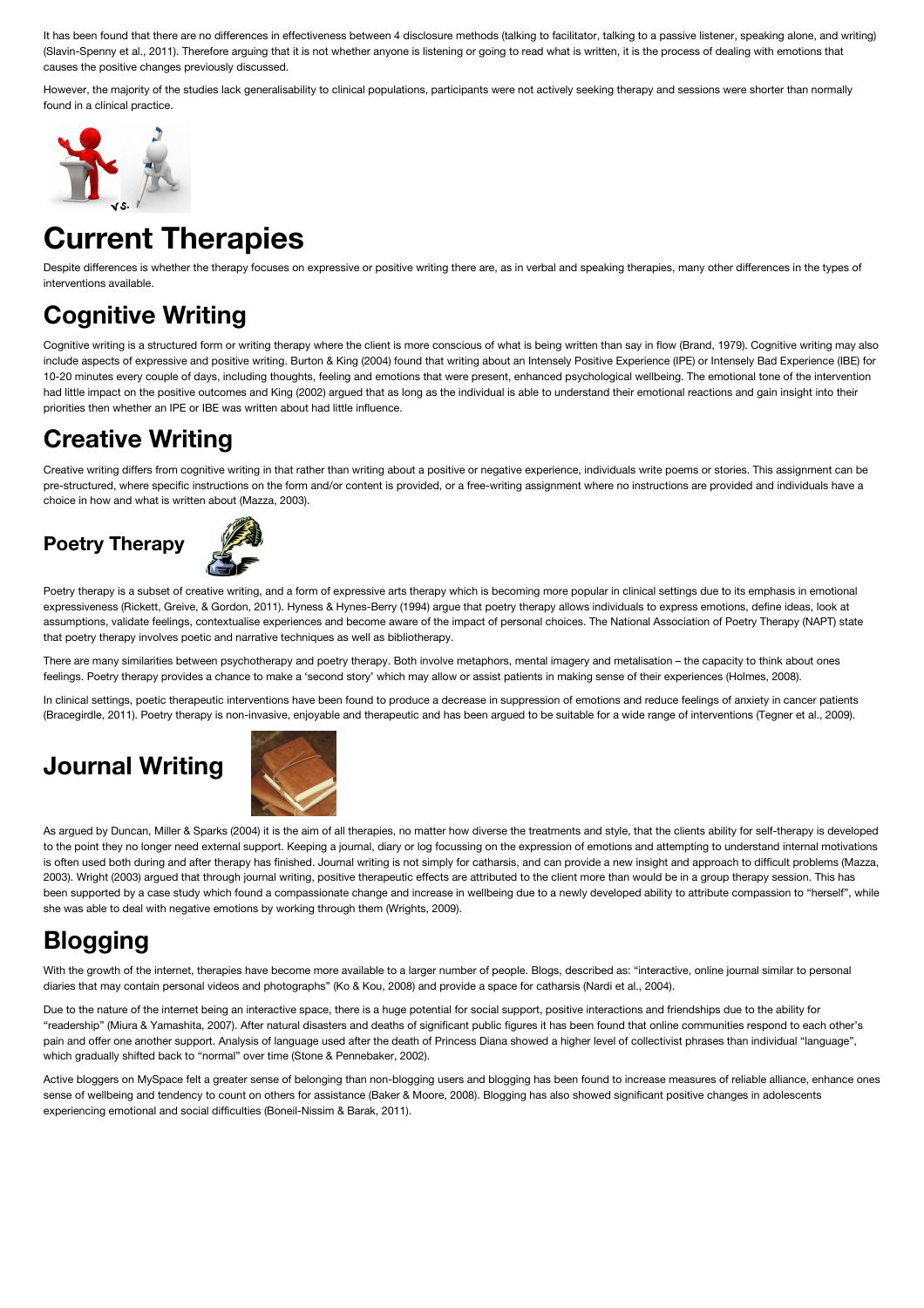

## **Letter Writing**

Some therapist may suggest letter writing, where a client writes a letter either to themselves or to someone else, with the possibility of sending it, although sending the letter is rarely done. This allows the client to vent thoughts and feelings and tell the truth without concern about how these thoughts and feelings may upset the receiver or impact the relationship (Mazza, 2003).

# **Practical writing exercise**

It can be difficult knowing exactly where to start is you choose to engage in expressive writing as a coping mechanism. Below are the instructions that can help you to use expressive writing cures.

Initially there are steps that must be followed in order to fully benefit from writing about your innermost thoughts and feelings.

- It is important to find a peaceful space to write in, somewhere you are unlikely to experience any interruptions. Often before bed is the easiest time to do this
- You must write everyday for about 3 or 4 days. Set aside the same amount of time to write for. A minimum of 15 minutes is an appropriate amount.
- It is important not to overthink your writing. There is no need to worry about perfect punctuation or poor spelling: Writing continuously is the most important thing.
- Whether you choose to write about the same issue everyday or wish to explore a variety of concerns is entirely up to you.

### **What should you write about?**

Generally there is a large scope for what you should write about. Suggestions include, something that has been worrying you or has be frequenting your dreams. You may also choose to write about an issue you have often found yourself avoiding or an element of life that is holding you back. The **most important thing** is that you write about something that is important to you and evokes emotion. The aim of the exercise is for you to write about your deepest thoughts and Dr Pennehaker's feelings.  $\bullet$ 

For more advice on how to undertake writing exercises successfully it is worth visiting Pennebaker's homepage - the leading researcher in expressive writing therapies.



[\(http://homepage.psy.utexas.edu/HomePage/Faculty/Pennebaker/Home2000/WritingandHealth.html\)http://homepage.psy.utexas.edu/HomePage/Faculty/Pennebaker/Home20](http://homepage.psy.utexas.edu/HomePage/Faculty/Pennebaker/Home2000/WritingandHealth.html)00/WritingandHealth.html (http://homepage.psy.utexas.edu/HomePage/Faculty/Pennebaker/Home2000/WritingandHealth.html)

For a visual illustration and detailed description of how this method is carried out, the following video may prove to be very beneficial.

# **Why do writing cures work: The mechanisms behind the benefits**

The use of expressive writing as a method of disclosure has been demonstrated to have great benefits for the well-being of oneself. While empirical research in the field has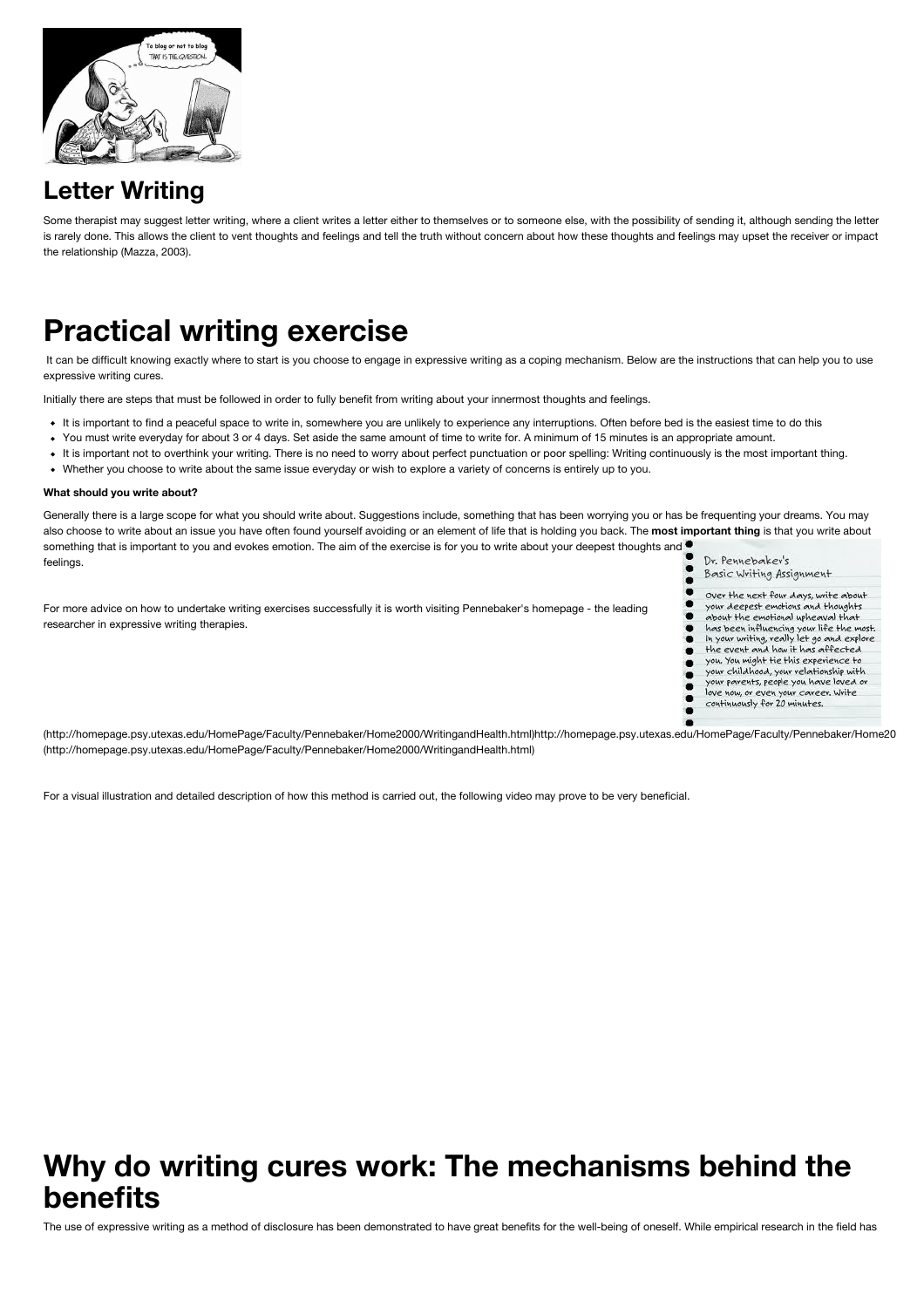implied that writing about both intensively positive and negative events in one's life can have the potential capacity for physical and psychological health improvements. Exactly why this phenomenon occurs however remains unclear, though several theories have been proposed that aim to uncover why writing about our life events can improve our wellbeing.

### **The Inhibition Theory**

This theory originally proposed by Pennebaker (1985) suggests that those individuals who intentionally inhibit their emotions in relation to negative life events may have poorer physical and psychological health due to the added stress placed on them that derives from actively holding back feelings. The idea follows that being forced to confront these feelings by writing about them, removes the added stress gained by initially inhibiting deep feelings (Pennebaker & Chung, 2011).

### Does this theory explain the phenomenon?

While decreased stress is commonly associated with improved health, it is not clear that reduced inhibition is directly linked to decreased stress (Sloan & Marx, 2004). Moreover, research has suggested that benefits may be evident after expressive writing regardless of whether an individual has previously disclosed the feelings about the event to others (Greenberg & Stone, 1992). This evidence may incline one to reject the inhibition theory as a possible explanation, despite suggestions that reduced inhibition does improve well-being. Swanbon et al (2008) discovered that upon completion of an expressive writing task, gay men were more open than a control group about being homosexual, thus implying that this method of disclosure can reduce inhibition. Overall this theory is not generally considered to be a useful explanation for the healing power of writing cures, partly due to the experimental evidence and additionally because of the difficulties on measuring inhibition (Pennebaker & Chung, 2011).

### **The Exposure Model**

Deriving from the classical conditioning methods of psychotherapy, this model suggests that individuals may become habituated to a trauma by expressively writing about it several times, and thus they may be able to change the emotions associated with that event (Pennebaker & Chung, 2011). For example, if fear is highlighted upon writing about a traumatic event then according to this theory, the fear will be reduced with increased exposure to these feelings (Foa & Kozak, 1986).

### Does this theory explain the phenomenon?

There is a large body of work that serves to explain how exposure to a traumatic event can improve well-being via expressive writing. Sloan et al (2005) conducted a study in which students were required to write about either the same traumatic experience or different traumatic experiences. Results of this study concluded that those who wrote repeatedly about the same experience displayed improved health improvements compared to others, suggesting that the exposure model may have a part to play in explaining why expressive writing proves to be successful. Not all evidence has been in favor of a habituation model as an explanation for why writing works. Kloss & Lisman (2002) discovered that when given an expressive writing task, anxiety surrounding the traumatic event increased after writing. Therefore, it is not clear that exposure to an event via writing is the best explanation for this phenomenon.

### **Cognitive Adaptive Theory**

This theory is based on the underlying principle that we all have models and schemas about the world that we believe to be true (Sloan & Marx, 2004). When we experience a traumatic event, our inner models about what we believe to be true are altered. In order to deal with this we must change our views about the trauma to align with the models we already possess (Horowitz, 1986). By accomplishing mastery over traumatic events, individuals may begin to achieve increased well-being (Taylor, 1983).

### Does this theory explain the phenomenon?

In order to evaluate whether cognitive processing has been altered researchers often examine the change in emotive or negative words in the writing of participants, though ultimately this is a difficult concept to measure (Baikie &Wilhelm, 2005) and thus findings, are mixed (Sloan & Marx, 2004). In order to investigate whether the cognitive adaptive model could be supported researchers tested the appraisal of an event, claiming that positive change in appraisal would support a theory of cognitive adaption (Park & Blumberg, 2002). Evidence suggests that when asked to write expressively about a traumatic topic judgments of the event improves, thus potentially verifying the cognitive adaptive model. However this theory proves difficult to measure and results remain mixed. Furthermore it is unlikely that this theory is more justified in its explanation than previously suggested mechanisms.

### **So do we know why they work?**

It is unclear exactly why the disclosure produced by writing techniques proves to be a successful method of improving physical and psychological well-being. No one theory has conclusive evidence in its favor and thus it is likely that it is a complex mix of elements derived from each theory that best help explain why this phenomenon occurs (Pennebaker, 2004). Recent research has moved towards investigating other contributing factors such as the meaningfulness of the writing (Schutte et al, 2012) and the importance of emotions in the disclosure (Krantz & Pennebaker, 2007), and it is possible that these factors alongside the theories discussed may explain why writing cures prove to be beneficial.

For an interesting review on the theories of writing cures, and an extensive list of the relevant literature, a note-worthy paper is listed below:

Sloan, D. M. and Marx, B. P. (2004), Taking Pen to Hand: Evaluating Theories Underlying the Written Disclosure Paradigm. *Clinical Psychology: Science and Practice*, 11: 121–137.

[\(http://onlinelibrary.wiley.com/doi/10.1093/clipsy.bph062/full\)http://onlinelibrary.wiley.com/doi/10.1093/clipsy.bph062/full](http://onlinelibrary.wiley.com/doi/10.1093/clipsy.bph062/full) (http://onlinelibrary.wiley.com/doi/10.1093/clipsy.bph062/full)

# **References**

Adams, K. (2013). Expression and Reflection: Toward a New Paradigm in Expressive Writing. Expressive Writing: *Foundations of Practice*, 1.

Baker, J. & Moore, S. (2008). Blogging as a Social Tool: A Psychosocial Examination of the Effects of Blogging, *Cyberpsychology & Behavior* , 11, 747-749.

Baikie, K., A., Wilhelm, K., (2005) Emotional and physical health benefits of expressive writing. *Advances in Psychiatric Treatment* (11), 338-346.

Baikie, K. A., Geerligs, L., & Wilhelm, K. (2012). Expressive writing and positive writing for participants with mood disorders: An online randomized controlled trial. *Journal of affective disorders*, 136(3), 310-319.

Boniel-Nissim, M., & Barak, A. (2011). The Therapeutic Value of Adolescents' Blogging About Social–Emotional Difficulties. *Psychological Services*, 11, 1541-1559.

Bracegirdle, C. (2011). Writing poetry: Recovery and growth following trauma. Journal of Poetry therapy, 24, 79-91.

Brand, A.G. (1979). The uses of writing in psychotherapy, *Journal of Humanistic Psychology, 19*(4), 53-72.

Burton, C.M., & King, L.A. (2004). The health benefits of writing about intensely positive experiences. *Journal of Research in Personality*, 38, 150-163.

Cameron, L. D., & Nicholls, G. (1998). Expression of stressful experiences through writing: Effects of a self-regulation manipulation for pessimists and optimists. *Health Psychology*, 17(1), 84.

Craft, M. A., Davis, G. C., & Paulson, R. M. (2013). Expressive writing in early breast cancer survivors. *Journal of Advanced Nursing,* 69(2), 305-315.

Davidson, K., Schwartz, A. R., Sheffield, D., et al (2002) Expressive writing and blood pressure. In The Writing Cure: How Expressive Writing Promotes Health and Emotional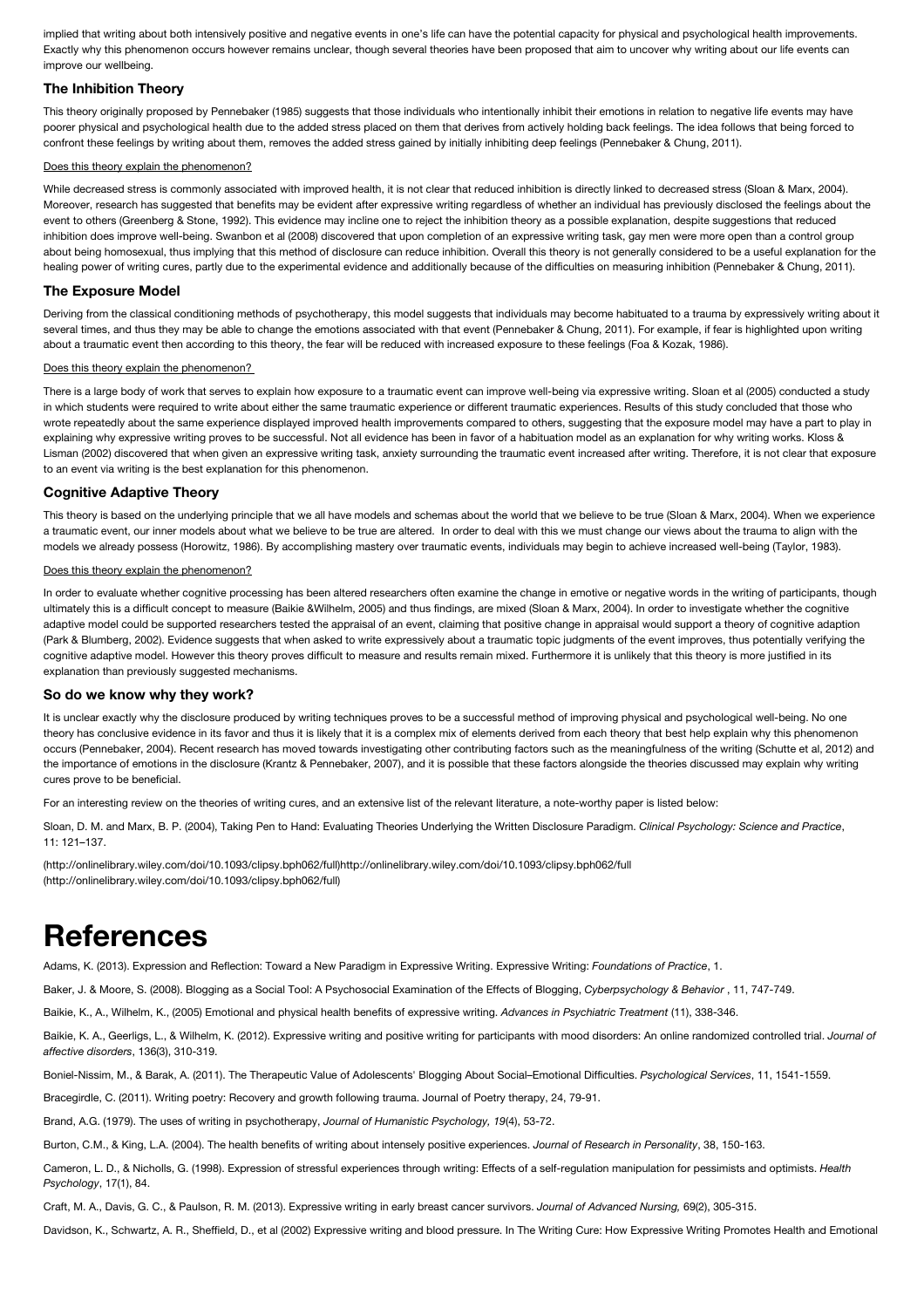Well-being. Washington, DC: American Psychological Association.

Donnelly, D. A., & Murray, E. J. (1991). Cognitive and emotional changes in written essays and therapy interviews. *Journal of Social and Clinical Psychology, 10,* 334-350.

Duncan, B. L., Miller, S. D., & Sparks, J. A. (2004). *The heroic client: A revolutionary way to improve effectiveness through client-directed, outcome-informed therapy*. John Wiley & Sons.

Foa, E., B., Kozak, M.,J., (1986). Emotional Processing of Fear: Exposure to Corrective information. *Psychological Bulletin* (99), 20-35.

Francis, M. E., & Pennebaker, J. W. (1992). Putting Stress into Words: The Impact of Writing on Physiological, Absentee, and Self-Reported Emotional Well-Being Measures. American Journal of Health Promotion, 6(4), 280-287

Frattaroli.J.(2006).Experimental disclosure and its moderators:A meta‐analysis.,*Psychological Bulletin*,132,823‐865.

Frisina,P.G.,Borod,J.C.,&Lepore,S.J.(2004).A meta‐analysis of the effects of written emotional disclosure on the health outcomes of clinical populations.*The Journal of Nervous and Mental Disease,*192,629‐634.

Harris, A. H. (2006). Does expressive writing reduce health care utilization? A meta-analysis of randomized trials. *Journal of consulting and clinical psychology*, 74(2), 243.

Holmes, J. (2008). Mentalisation and metaphor in poetry and psychotherapy. *Advances in Psychiatric Treatment*, 14,167–171.

Hynes, A., & Hynes-Berry, M. (1994). Biblio/poetry therapy the interactive process: A handbook. St. Cloud, MN: North Star Press.

King, L.A., 2001. The health benefits of writing about life goals. Personality & Social Psychology Bulletin 27 (7), 798–807.

King, L. A. (2002). *Gain without pain: Expressive writing and self-regulation.* Washington: American Psychological Association.

Kloss, J. D., & Lisman, S. A. (2002). An exposure‐based examination of the effects of written emotional disclosure. *British Journal of Health Psychology*, *7*(1), 31-46.

Ko, H. & Kou, F. (2008). Can Blogging Enhance Subjective Well-Being Through Self-Disclosure? *Cyberpsychology & Behavior, 12, 75- 79.*

Krantz, A.M., Pennebaker,J.M., (2007). Expressive Dance, Writing, Trauma, and Health: When Words have a Body. *Whole Person Healthcare Volume 3: The Arts and Health.* 201-229.

Low, C. A., Stanton, A. L., & Danoff-Burg, S. (2006). Expressive disclosure and benefit finding among breast cancer patients: mechanisms for positive health effects. *Health Psychology*, 25(2), 181.

Lumley, M. A., & Provenzano, K. M. (2003). Stress management through written emotional disclosure improves academic performance among college students with physical symptoms. *Journal of Educational Psychology,* 95(3), 641.

Malchiodi, C. A. (Ed.). (2013). Expressive therapies. Guilford Publications.

Mazza, N. (2003). *Poetry therapy: theory and practice.* New York: Brunner-Routledge.

Meads, C., Lyons, A. C., & Carroll, D. (2003). *The impact of the emotional disclosure intervention on physical and psychological health: A systematic review*. University of Birmingham, Department of Public Health and Epidemiology.

Meshberg-Cohen, S., Svikis, D., & McMahon, T. J. (2013). Expressive Writing as a Therapeutic Process for Drug Dependent Women. *Substance Abuse*, (just-accepted).

Milbury, K., Spelman, A., Wood, C., Matin, S. F., Tannir, N., Jonasch, E., ... & Cohen, L. (2014). Randomized Controlled Trial of Expressive Writing for Patients With Renal Cell Carcinoma. *Journal of Clinical Oncology*, JCO-2013.

Miura,A. & Yamashita, K. (2007). Psychosocial and social influences on blog writing*. Journal of Computer Mediated Communication*, 12, 1452–71.

Murray, E.J. & Segal, D.L. (1994). Emotional Processing in Vocal and Written Expression of Feelings About Traumatic Experiences. Journal of Traumatic Stress, 7, 391-405.

Nardi, B., A. , Schiano, D., J., Gumbrecht, M., et. al. (2004). Why we blog. *Communications of the Association for Computing Machinery*, 47, 41–6.

Pennebaker, J. W. (1985) Traumatic experience and psychosomatic disease. Exploring the roles of behavioural inhibition, obsession, and confiding. *Canadian Psychology*, (26), 82–95.

Pennebaker, J.W. & Beall, S.K. (1986). Confronting a traumatic event: Toward an understanding of inhibition and disease. *Journal of Abnormal Psychology*, *95*, 274-281.

Pennebaker,J.W.,&Susman,J.R.(1988).Disclosure of traumas and psychosomatic processes.*Social Science & Medicine*,26,327‐332

Pennebaker, J. W., & Seagal, J. D. (1999). Forming a story: The health benefits of narrative. *Journal of clinical psychology*, 55(10), 1243-1254.

Pennebaker, J. W. (2004a). Theories, therapies, and taxpayers: On the complexities of the expressive writing paradigm. *Clinical Psychology: Science and Practice*, *11*(2), 138-142.

Pennebaker, J.W., Chung, C.K., (2011). Expressive Writing: Connections to Physical and Mental Health. *Oxford Handbook of Health Psychology.* New York: Oxford University Press.

Rickett, C., Greive, C. & Gordon, J. (2011). Somethingto hang my life on : the health benefits of writing poetry for people with serious illnesses.*Australasian Psychiatry* , 19, 265-268.

Rivkin, I. D., Gustafson, J., Weingarten, I., & Chin, D. (2006). The effects of expressive writing on adjustment to HIV. *AIDS and Behavior*, 10(1), 13-26.

Schutte, N.S., Searle, T., Meade, S., Dark, N.A., (2012) The Effect of meaningfulness and Integrative Processing in Expressive Writing on positive and Negative Affect and Life Satisfaction*. Cognition and Emotion*. 26 (1), 144-152.

Slavin-Spenny, O.M., Cohen, J.L., Oberleitner, L.M. & Lumley, M.A. (2011). The Effects of Different Methods of Emotional Disclosure: Differentiating Post-Traumatic Growth from Stress Symptoms. Journal of Clinical Psychology, 67, 993-1007.

Sloan, D. M., & Marx, B. P. (2004). Taking pen to hand: Evaluating theories underlying the written disclosure paradigm. *Clinical Psychology: Science and Practice*, *11*(2), 121-137.

Sloan, D. M., Marx, B. P., & Epstein, E. M. (2005). Further examination of the exposure model underlying the efficacy of written emotional disclosure. *Journal of Consulting and Clinical Psychology*, *73*(3), 549.

Spera,S.P.,Buhrfeind,E.D.,&Pennebaker,J.W.(1994).Expressive writing and coping with job loss.*Academy of Management, Journal,*37(3),722‐733.

Smyth, J.M. (1998). Written emotional expression: Effect sizes, outcome types, and moderating variables. *Journal of Consulting & Clinical Psychology, 66,* 174-184.

Smyth, J. M., Hockemeyer, J. R., & Tulloch, H. (2008). Expressive writing and post-traumatic stress disorder: Effects on trauma symptoms, mood states, and cortisol reactivity. *British Journal of Health Psychology*, 13(1), 85-93.

Smyth, J. M., Pennebaker, J. W., & Arigo, D. (2012). 8 What Are the Health Effects of Disclosure? Handbook of health psychology, 175.